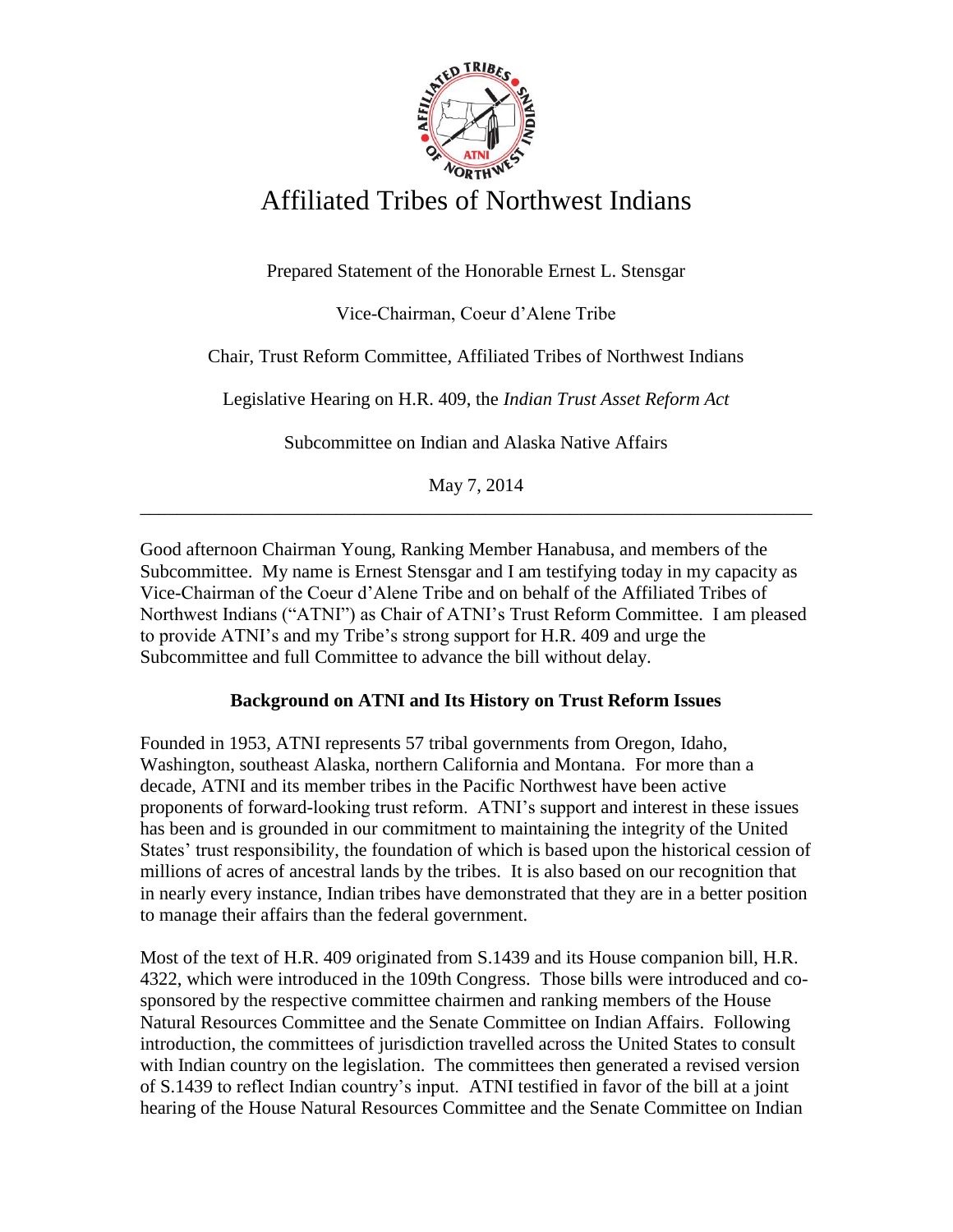Affairs on March 1, 2006. Although S.1439 was not enacted, ATNI continued to promote the bill and its concepts in subsequent years.

The announcement of the *Cobell* settlement in late 2009 consumed much of the attention and energy in Indian country on forward-looking trust reform. Once Congress ratified the *Cobell* settlement in 2010, however, ATNI's Trust Reform Committee refocused its efforts to advance the concepts in S.1439.

Using the committees' revised draft of S.1439 as a template, ATNI focused on updating the two titles of that bill that remained relevant in light of the *Cobell* settlement and that had universal tribal support: title III, the Indian Trust Asset Demonstration Project, and title V, Restructuring the Office of the Special Trustee ("OST").

Passage of the *Cobell* settlement and other considerations preempted the need for the other titles of S.1439. For example, title II of S.1439 would have created a commission to make recommendations on Indian trust policies and regulations. As part of the *Cobell* settlement, the Administration created the Commission on Indian Trust Administration and Reform ("CITAR"), which was charged with a similar, if not broader, mission. To include yet another commission in the bill seemed duplicative in light of the CITAR, especially since Indian country has long known the challenges to reforming the trust system and sought practical, on-the-ground solutions.

H.R 409, as introduced, represents the culmination of these efforts. Several individuals and tribal leaders who participated in developing H.R. 409 had previous careers working for the Bureau of Indian Affairs ("BIA") and OST and were able to provide practical input to guide our efforts. ATNI is extraordinarily proud of H.R. 409 and is grateful for the Subcommittee holding today's hearing.

#### **Overview of H.R. 409**

The substantive provisions of H.R. 409 are in titles II and III, which are discussed below:

#### Indian Trust Asset Demonstration Project

Title II would establish a demonstration project to authorize Indian tribes, on a voluntary basis, to direct the management of their non-monetary trust resources through negotiated agreements with the Secretary. To participate, tribes would submit to the Secretary of the Interior ("Secretary") a proposed Indian trust asset management plan that must describe, among other criteria, the trust assets that will be subject to the plan, the tribe's management objectives and priorities for assets subject to the plan, and a proposed allocation of funding for the proposed management activities.

In addition to other enumerated criteria, the Secretary may not approve a proposed plan unless it is consistent with federal law applicable to the management of the trust assets. After an Indian tribe submits a proposed plan, the Secretary must approve or disapprove it within 120 days.

Unlike existing authorities that authorize tribes to contract or compact federal functions under federal standards, this demonstration project is unique in that it would provide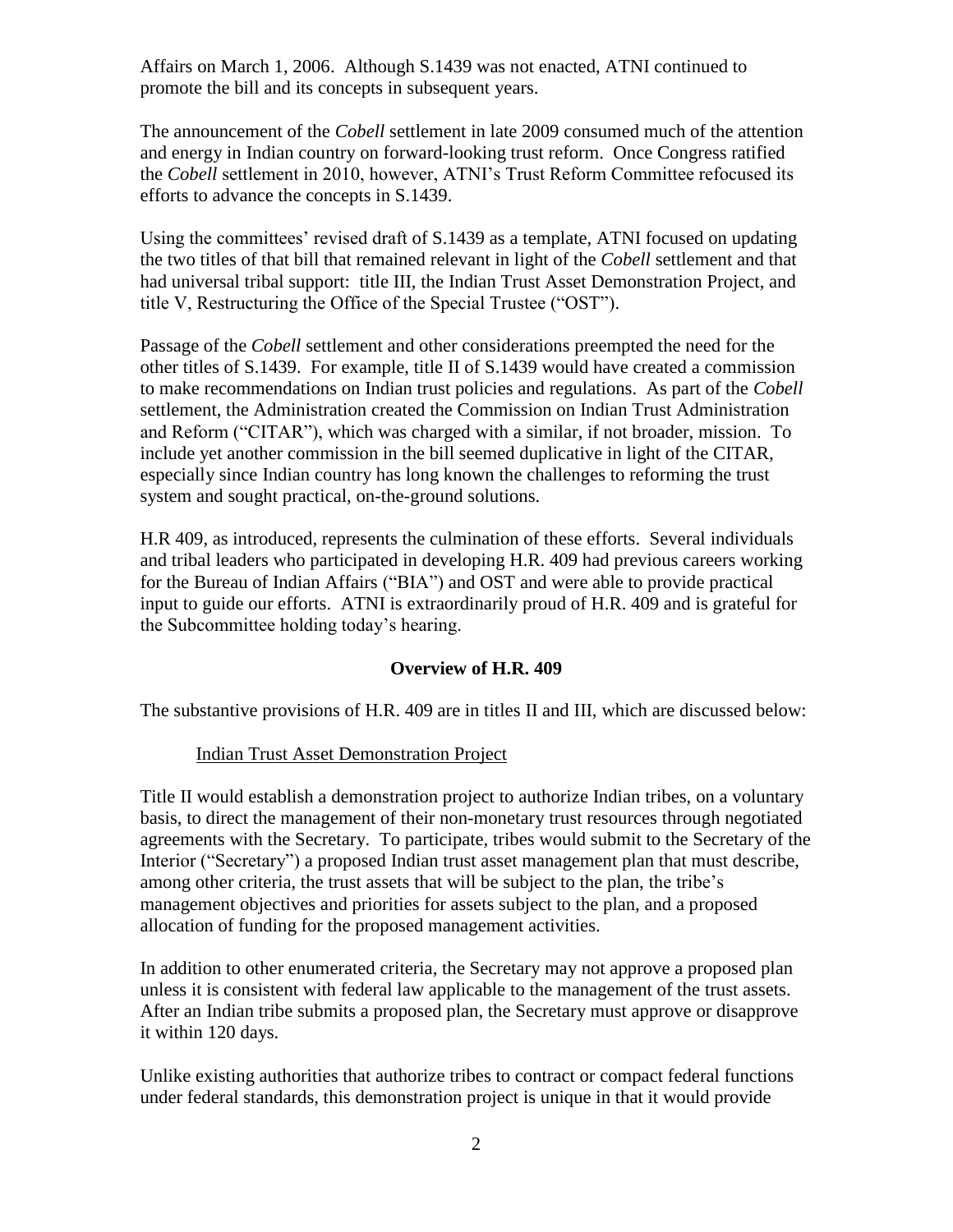participating tribes the freedom to determine how their resources will be managed under tribal standards.

For example, an Indian tribe with timber resources that seeks to participate in the demonstration project could submit a plan that would direct that some of its forest land be managed in a manner to maximize fair market value on timber sales. The plan might also direct that other forested areas not be harvested at all to encourage tourism or promote certain wildlife habitat. Currently, the BIA is the final decision-maker on these issues. If enacted into law, tribes for the first time would have the flexibility to dictate these management standards under this demonstration project authority.

As the example above illustrates, this demonstration project authority would open new doors for Indian tribes to generate on-reservation economic development using their existing resources, whether those resources are timber, agriculture, or even traditional energy.

Empowering tribes to create value with their own resources epitomizes the federal policy of self-determination. In an era where federal appropriations for management of tribal natural resources are declining and yet represent a fraction of the actual need, this demonstration project is a practical tool that tribes will utilize immediately.

### Restructuring of the Office of the Special Trustee

Congress created OST in 1994 as part of the American Indian Trust Fund Management Reform Act. That Act provided that OST would be a temporary entity to oversee certain financial reforms of Indian trust funds at the Department of the Interior ("DOI"). The 1994 Act provided that OST would be headed by the Special Trustee for American Indians, a position appointed by the President and confirmed by the Senate. That position has been vacant since 2009.

Since the establishment of OST, management of Indian trust assets in DOI has been bifurcated: the BIA manages Indian trust land and *non-monetary* trust resources, while OST manages Indian trust *funds*. Although both entities are within DOI, they are completely separate bureaucracies. Even though their work often overlaps, OST employees do not have authority over BIA employees, and vice versa. Prior to OST's creation, management of trust land and trust funds was under a single administrative umbrella.

OST completed implementing the major reforms it was charged with implementing years ago. Since it was established, OST's role has expanded significantly to include activities far beyond managing Indian trust funds and implementing financial reforms.

For example, in 2002 OST assumed responsibility for appraising Indian trust land and trust property, even though this function has nothing to do with trust funds. In the report accompanying the FY 2010 Interior, Environment and Related Agencies spending bill, the House Appropriations Committee said the following about OST's involvement in the appraisal process:

Indian Tribes routinely experience lengthy delays in obtaining appraisals from the Department for transactions involving the conveyance of Indian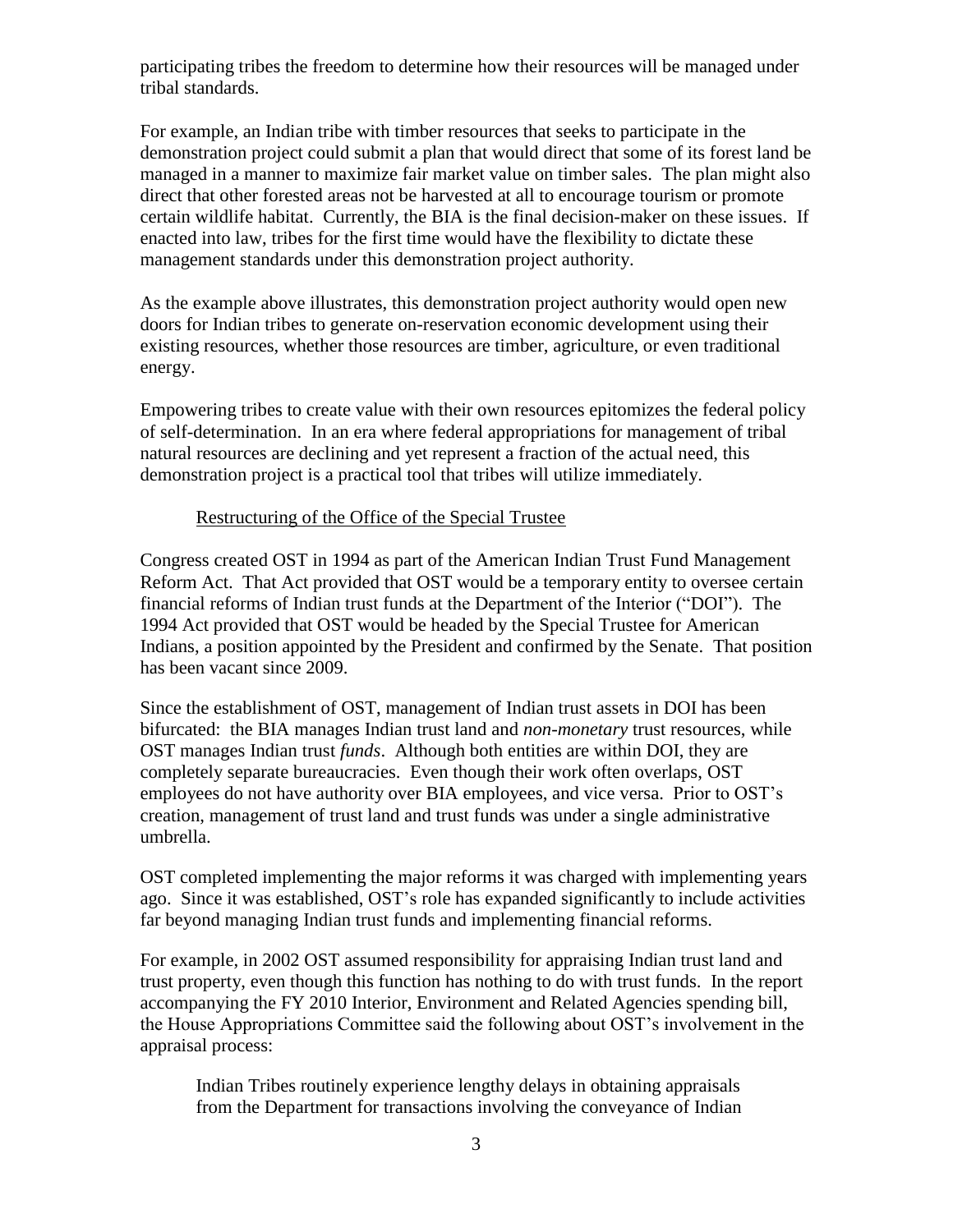trust lands. The Bureau of Indian Affairs is responsible for requesting appraisals and the Office of the Special Trustee is responsible for procuring the appraisals. Appraisals are required for Indian Tribes and individual Indians to sell, acquire or exchange interests in trust land. Delays in obtaining appraisals also delay these transactions, which negatively impacts Tribal economies.

It is easy to see how involving two competing bureaucracies with no authority over each other and little coordination leads to delays in effectuating routine transactions like appraisals. As this Subcommittee knows from its focus on tribal energy development, delays in securing federal approvals and permits and—in this case—appraisals, often result in lost economic opportunities for Indian tribes and their members.

Title III of H.R. 409 would provide for the transition of OST functions to a new Under Secretary for Indian Affairs. Section 303 would establish the position of Under Secretary for Indian Affairs ("Under Secretary"), which will report directly to the Secretary. The Under Secretary would oversee the administrative transition of necessary OST functions and activities, while eliminating those that are duplicative of existing BIA and DOI programs. Section 305 provides an effective date for the termination of OST and authorizes the Under Secretary to administratively reorganize, discontinue, and appoint officers and employees to carry out transferred OST functions.

Indian country has long complained that the monolithic growth of OST's footprint and budget has siphoned funding from other BIA programs. In FY 2006, OST's budget was \$222.7 million – more than double what it had been four years earlier. While OST's budget has decreased in recent years following the *Cobell* settlement, no other BIA program saw this type of funding increase.

In fact, during those years funding for most BIA activities was either flat or saw reductions. The BIA continues to be woefully underfunded and understaffed. Law enforcement is a good example. On many reservations, one or two officers are responsible for policing large geographic areas because funding has not been available to fill vacant officer positions. Even the infusion of two or three additional officers on these reservations would make a huge impact to public safety. Conversely, OST now has 638 full time equivalent employees according to its FY 2015 budget justifications.

To address this inequity, Section 306 directs the Under Secretary to initiate procedures to identify resulting cost savings from those OST programs and activities that are duplicative or no longer needed as a result of the transfer. This cost savings information would be provided to the Secretary and to joint Tribal/Interior Budget Council ("TIBC"). The TIBC is the advisory committee comprised of tribal representatives from across Indian country and federal officials that collaborates on DOI budget issues. The tribal TIBC representatives would then provide their own recommendations on how any cost savings should be reallocated.

OST performs certain functions related to its original mission that benefit Indian country. These include its toll-free call center, which allows Indian beneficiaries to receive information about their trust funds. These also include the reforms and accounting systems that OST instituted as result of the *Cobell* litigation to reconcile, track and invest Indian trust funds. H.R. 409 contemplates that these and other necessary functions would